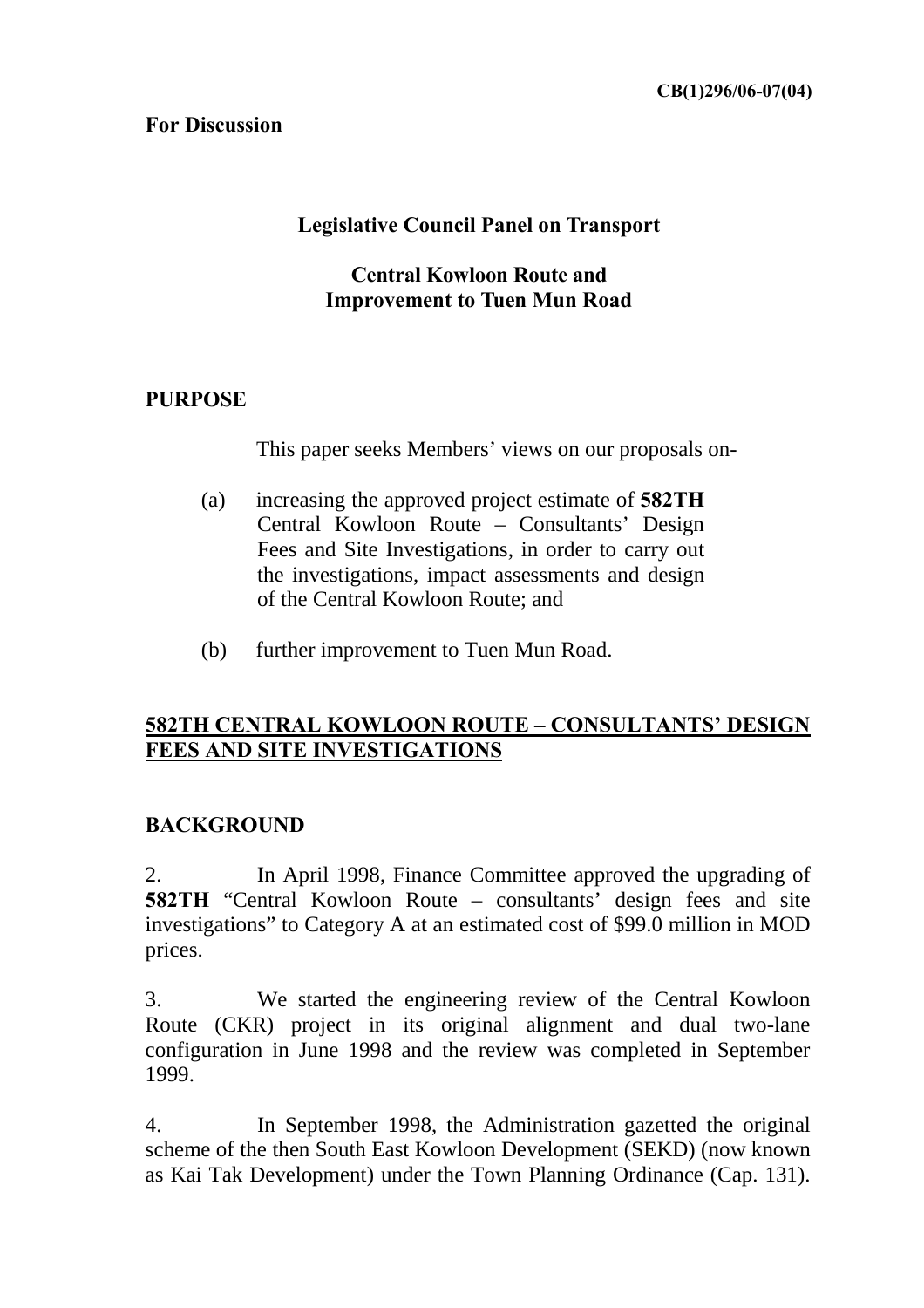In response to the public's views, the Administration prepared an outline concept plan in June 1999 for the revised scheme of SEKD reducing the extent of reclamation from 299 to 161 hectares. In the light of this revised scheme, we started a study on the alternative alignment for CKR in August 1999. The study recommended the option which passes through the bus terminus at Kowloon City Ferry Pier.

5. Subsequent to the judgement of the Court of Final Appeal in January 2004<sup>1</sup>[,](#page-1-0) the Kai Tak Planning Review was commissioned in July 2004, with "no reclamation" as the starting point. According to the Kai Tak Planning Review, it is recommended that part of CKR can be built in the form of an immersed tube tunnel to avoid reclamation (see paragraph 16 below).

## **PROJECT SCOPE AND NATURE**

6. The approved scope of **582TH** comprises the review, detailed design and associated site investigations for the CKR project in its original alignment and lane configuration.

7. The engineering review and associated site investigations for the CKR project was completed in 1999 (hereinafter referred to as the first consultancy agreement and the first site investigation contract). However, in order to cope with the changes in the scheme for Kai Tak Development that took place in the past few years, the alignment of CKR has to be revised. A dual three-lane configuration has been adopted to meet the anticipated traffic demand between east and west Kowloon. We propose to increase the APE to cover the additional design and site investigation costs for the dual three-lane CKR in the revised alignment. Plans showing the original and revised alignments of CKR and typical sections of the tunnel are at **Enclosure 1**.

8. We plan to start the investigation, impact assessments and preliminary design for the revised alignment of CKR in March 2007 for completion in July 2008. We will then start the detailed design for completion in 2011 to enable commencement of construction of CKR in 2012 for completion by 2016.

<span id="page-1-0"></span> <sup>1</sup> CFA clarified that the presumption against reclamation in section 3 of the Ordinance can only be rebutted if a single test, that is, "the overriding public need test", could be satisfied. Public needs are community needs and include the economic, environmental and social needs of the community. A need should only be regarded as overriding if it is a compelling and present need and there is no reasonable alternative to reclamation.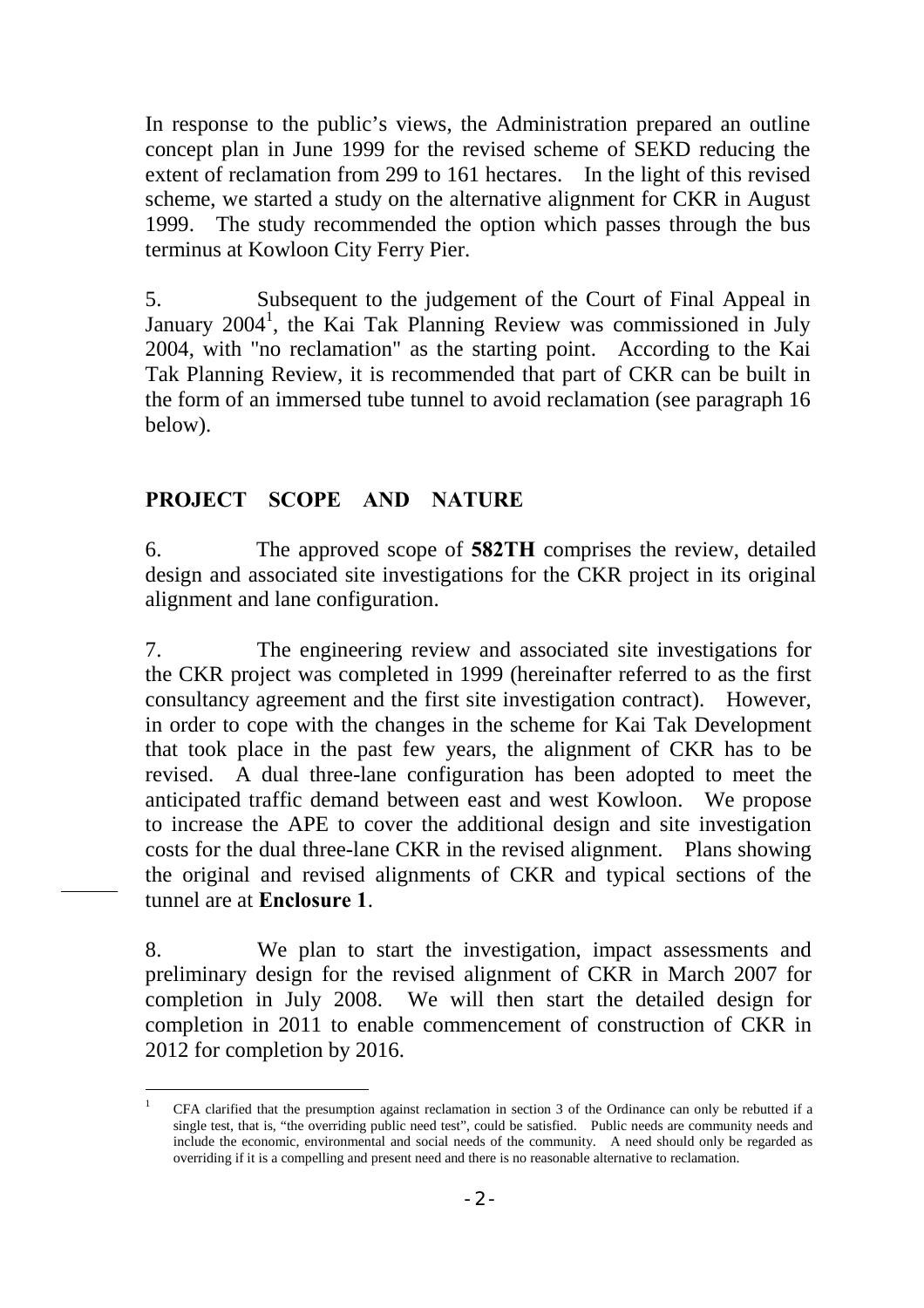## **JUSTIFICATION**

9. Following a review of the implementation programme and financial situation, we consider it necessary to increase the APE of **582TH** from \$99.0 million by \$93.3 million to \$192.3 million to cover the additional cost arising from the following –

- (a) revision of the alignment resulting in an increase in the length of CKR and its tunnel;
- (b) change of lane configuration from dual two-lane to dual three-lane; and
- (c) use of immersed tube tunnel for the portion across the water of Kowloon Bay.

Details of the increase in cost are set out in paragraphs 13 to 16 below.

## **The need for CKR**

10. The east-west traffic movements across central Kowloon are primarily served by Lung Cheung Road, Boundary Street, Prince Edward Road West, Argyle Street, Waterloo Road, Gascoigne Road Flyover and Chatham Road North. Most of these routes are already operating at full capacity at peak hours. Apart from Lung Cheung Road and Gascoigne Road Flyover, the rest of these existing east-west road links have frequent frontage accesses and signal controlled junctions, which are constraining the traffic flows of these road links.

11. The proposed CKR will connect west Kowloon with the proposed Kai Tak Development and the road network in Kowloon Bay. It will provide a new strategic road link across central Kowloon and relieve traffic congestion on the existing east-west road links.

## **Revised alignment**

12. The Director of Highways (D of Hy) engaged consultants in June 1998 with an aim to carry out the engineering review and detailed design of the CKR. The design of CKR at that time was a 3.9-kilometre (km) trunk road with about 2.6 km of dual two-lane tunnel connecting the existing Yau Ma Tei Interchange in the west with the proposed road network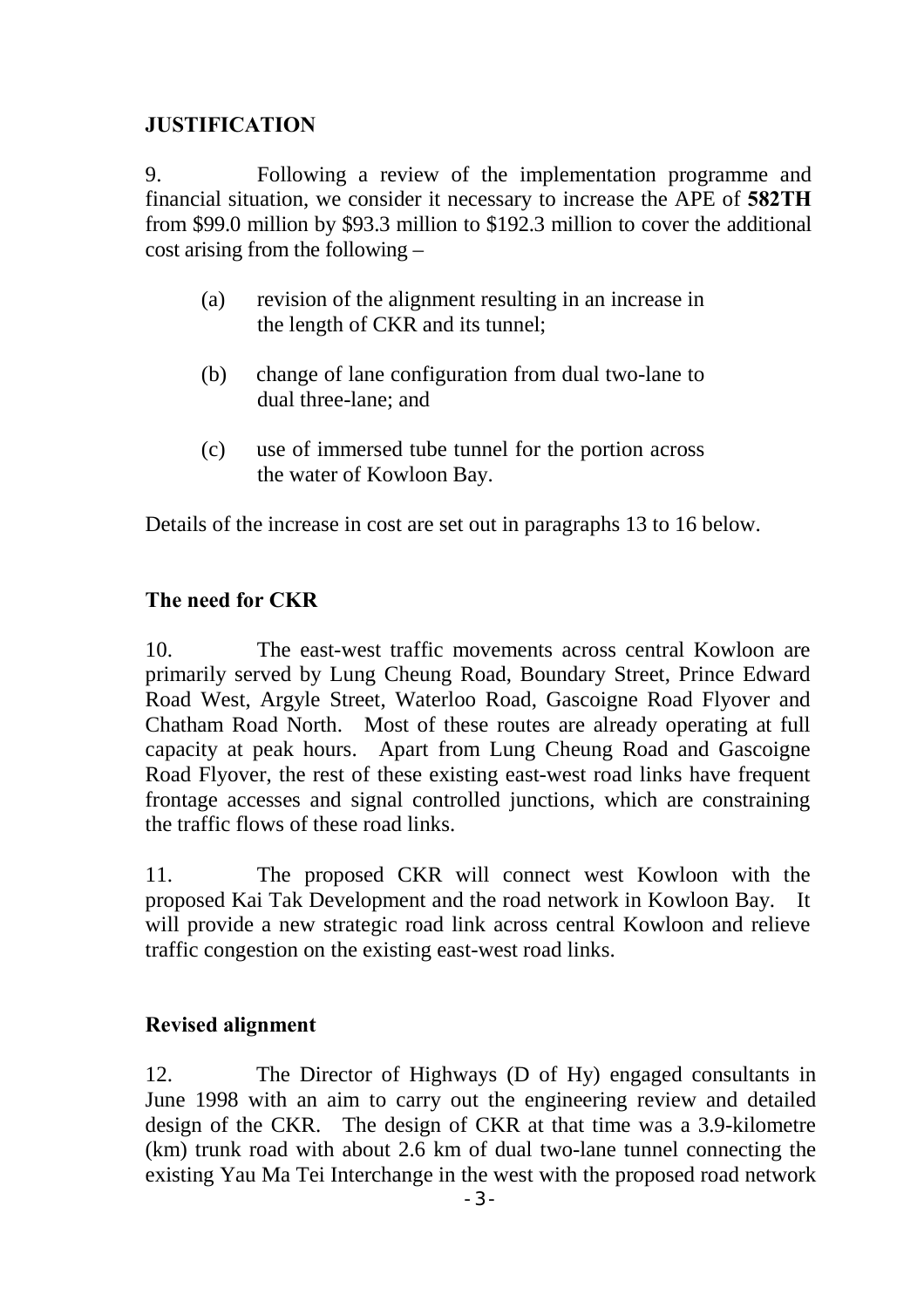under the original SEKD scheme in the east. In September 1999, the consultants completed the engineering review.

13. In view of the change in the SEKD scheme, the alignment of CKR has to be revised. D of Hy commissioned the consultants in August 1999 to carry out an alternative alignment study focusing on the alignment of CKR to the east of Ho Man Tin. The study recommended a revised alignment passing through the bus terminus at Kowloon City Ferry Pier to match with the revised SEKD scheme. The revised alignment allows the tunnel to run at a greater depth within the bedrock stratum, thus substantially reducing the effects of tunnel construction on existing buildings, roads and services in the To Kwa Wan area. It can accommodate the tunnel in a conventional side-by-side configuration, and is capable of expanding to dual three-lane without involving adding significant land resumption or reprovisioning requirement.The approximate length of the CKR in its revised alignment is 4.7 km, in which an approximate length of 3.8 km will be in the form of tunnel. The length of CKR and that of its tunnel are longer than those in the original alignment by about 21% and 46% respectively. The revision in the alignment results in an additional cost of about \$47.4 million.

### **Change of lane configuration from dual two-lane to dual three-lane**

14. In April 2002, Commissioner for Transport (C for T) carried out a traffic review on the dual two-lane CKR option. The results indicated that the dual two-lane CKR would be operating above capacity during peak periods immediately after its opening. Given the one-off opportunity to build this tunnel, D of Hy proposed to adopt a dual three-lane tunnel configuration to cope with the anticipated traffic demand. The change of lane configuration will result in an additional cost of about \$27.5 million.

15. In September 2006, C for T re-assessed and affirmed the need fora dual three lane CKR. The projected volume to capacity (V/C) ratios<sup>2</sup> of major east-west road links in 2016 and 2021 with and without CKR are as follows –

<span id="page-3-0"></span><sup>&</sup>lt;sup>2</sup> Volume to capacity (V/C) ratio is an indicator which reflects the performance of a road. A V/C ratio equal to or less than 1.0 means that a road has sufficient capacity to cope with the volume of vehicular traffic under consideration and the resultant traffic will flow smoothly. A V/C ratio above 1.0 indicates the onset of congestion; that above 1.2 indicates more serious congestion with traffic speeds deteriorating progressively with further increase in traffic.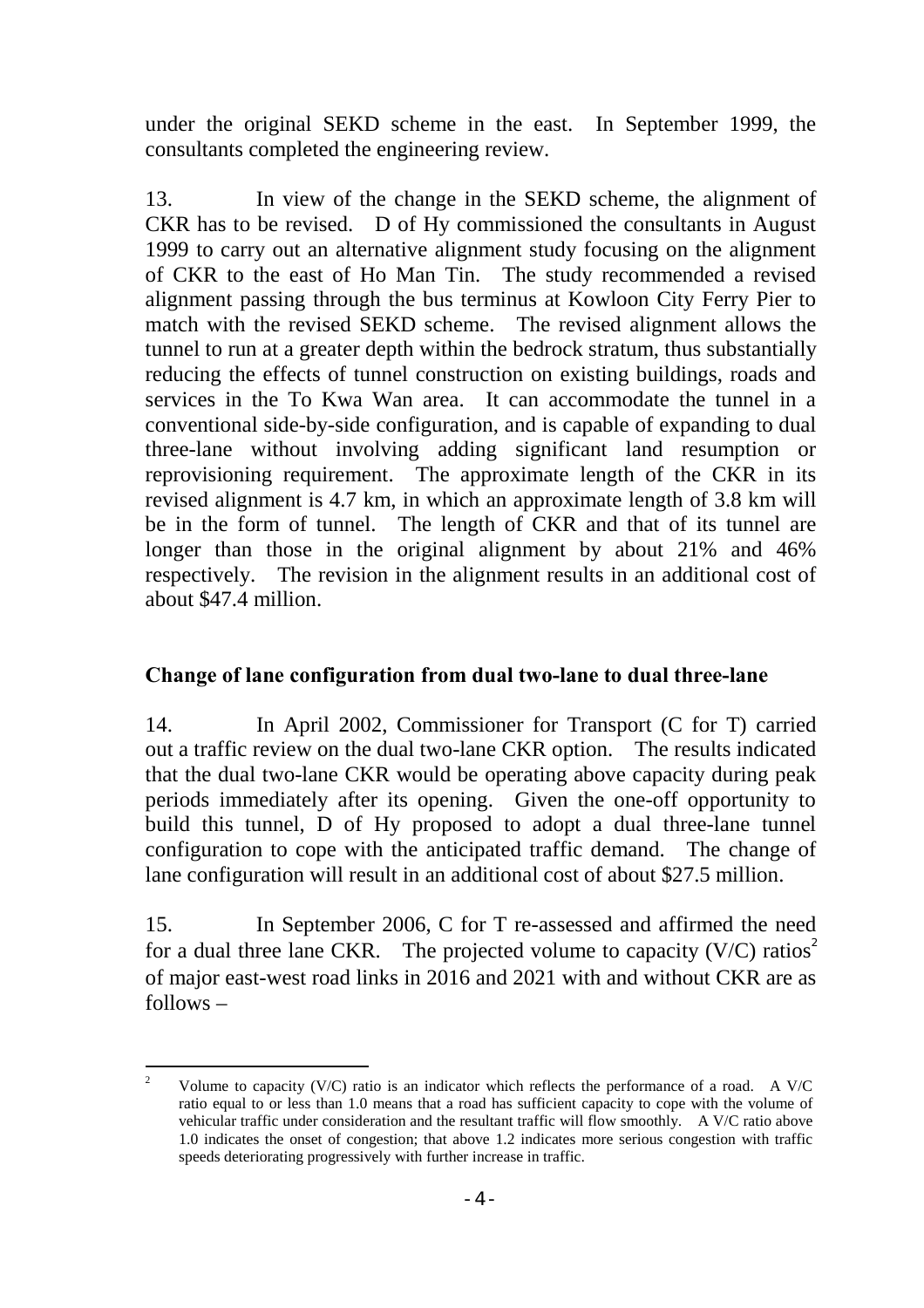| <b>V/C Ratio</b>                                        | <b>Without CKR</b><br>(without<br>widening of<br>Gascoigne<br><b>Road Flyover)</b> | With dual<br>two-lane CKR<br>(assuming)<br>widening of GRF<br>together with<br><b>CKR</b> ) |      | With dual<br>three-lane CKR<br>(assuming<br>widening of GRF<br>together with<br><b>CKR</b> ) |      |
|---------------------------------------------------------|------------------------------------------------------------------------------------|---------------------------------------------------------------------------------------------|------|----------------------------------------------------------------------------------------------|------|
|                                                         | 2016                                                                               | 2016                                                                                        | 2021 | 2016                                                                                         | 2021 |
| <b>CKR</b>                                              |                                                                                    | 1.1                                                                                         | 1.2  | 0.9                                                                                          | 0.9  |
| Gascoigne<br>Road<br>Flyover $(GRF)^3$                  | >1.3                                                                               | 1.0                                                                                         | 1.1  | 0.9                                                                                          | 0.9  |
| Chatham<br>Road<br><b>North</b>                         | >1.3                                                                               | 0.9                                                                                         | 1.0  | 0.9                                                                                          | 0.9  |
| Cheung<br>Lung<br>Road                                  | 1.3                                                                                | 1.0                                                                                         | 1.1  | 1.0                                                                                          | 1.0  |
| Waterloo Road                                           | 1.3                                                                                | 1.0                                                                                         | 1.1  | 1.0                                                                                          | 1.1  |
| Other<br>major<br>roads parallel to<br>CKR <sup>4</sup> | 1.2                                                                                | 0.9                                                                                         | 1.0  | 0.9                                                                                          | 0.9  |

### **Use of immersed tube tunnel**

16. In the light of the judgment of the Court of Final Appeal (CFA) on 9 January 2004 regarding the Protection of Harbour Ordinance (Cap. 531)<sup>5</sup>[,](#page-4-2) the Administration undertook to re-plan the Kai Tak Development and review the relevant works proposals including the concerned portion of CKR to ensure that the development will be in full

<span id="page-4-0"></span><sup>&</sup>lt;sup>3</sup> The existing GRF runs through Yau Ma Tei Multi-storey Carpark Building (YMTMCB). With the demolition of YMTMCB under the CKR project, we undertake to investigate the feasibility of the widening of GRF from single two-lane to dual two-lane standard under a separate project. We plan to complete the widening works in association with CKR in 2016.

<span id="page-4-1"></span><sup>&</sup>lt;sup>4</sup> Other major routes parallel to CKR include Argyle Street, Boundary Street and Prince Edward Road West.

<span id="page-4-2"></span><sup>&</sup>lt;sup>5</sup> CFA clarified that the presumption against reclamation in section 3 of the Ordinance can only be rebutted if a single test, that is, "the overriding public need test", could be satisfied. Public needs are community needs and include the economic, environmental and social needs of the community. A need should only be regarded as overriding if it is a compelling and present need and there is no reasonable alternative to reclamation.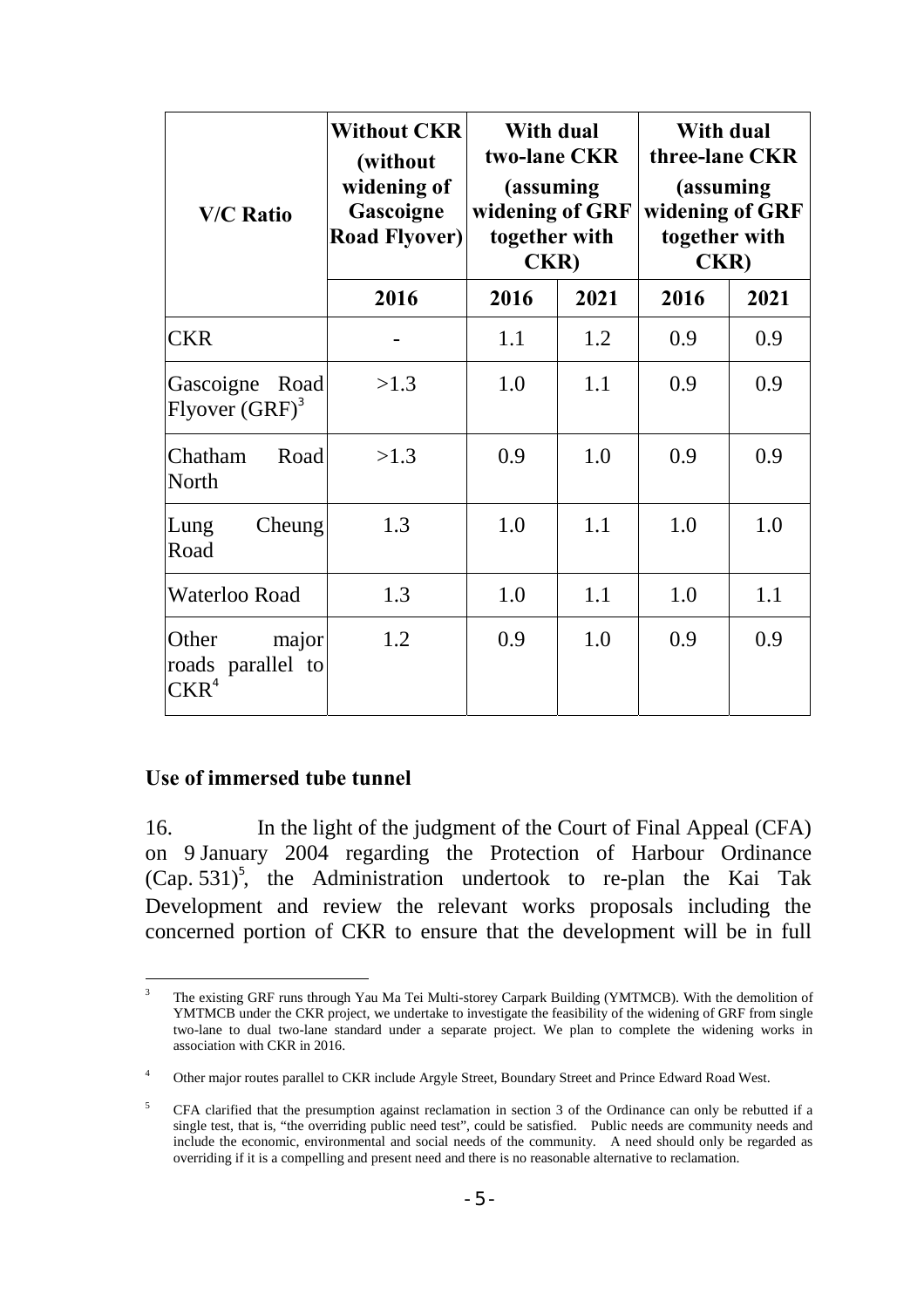compliance with the CFA requirements. The present proposal is to build the portion of CKR in the water in Kowloon Bay between Kowloon City Ferry Pier and Kai Tak Runway in the form of an immersed tube tunnel in order to avoid reclamation. The proposed use of immersed tube tunnel will result in an additional cost of about \$14.2 million.

#### **FINANCIAL IMPLICATIONS**

17. We need to carry out investigation, impact assessments and preliminary design to confirm the feasibility of the revised alignment of the dual three-lane CKR before we can embark on the detailed design of CKR.

18. We have spent \$56.3 million on the engineering review of the CKR and its associated site investigations, including the alternative alignment study to formulate the revised alignment. Upon a review of the financial position of the project, we consider it necessary to increase the APE of **582TH** from \$99.0 million by \$93.3 million to \$192.3 million in MOD prices (see paragraph 19 below) in order to cover the additional consultants' design fees and site investigation costs due to the changes mentioned in paragraphs 13 to 16 above.

19. A breakdown of the proposed increase of \$93.3 million is as follows –

|     | Factor                                                                                                                  | <b>Proposed</b><br>increased<br>amount in MOD<br>prices<br>(\$ million) | $\%$ of the<br>total<br><i>increased</i><br>amount |
|-----|-------------------------------------------------------------------------------------------------------------------------|-------------------------------------------------------------------------|----------------------------------------------------|
|     | Additional costs associated with –                                                                                      |                                                                         |                                                    |
|     |                                                                                                                         |                                                                         |                                                    |
| (a) | Revision to alignment with<br>an increase in the length of<br>CKR and its tunnel by about<br>21\% and 46\% respectively | 47.4                                                                    | 50.8%                                              |
| (b) | Change of lane configuration<br>from dual two-lane to dual<br>three-lane                                                | 27.5                                                                    | 29.5%                                              |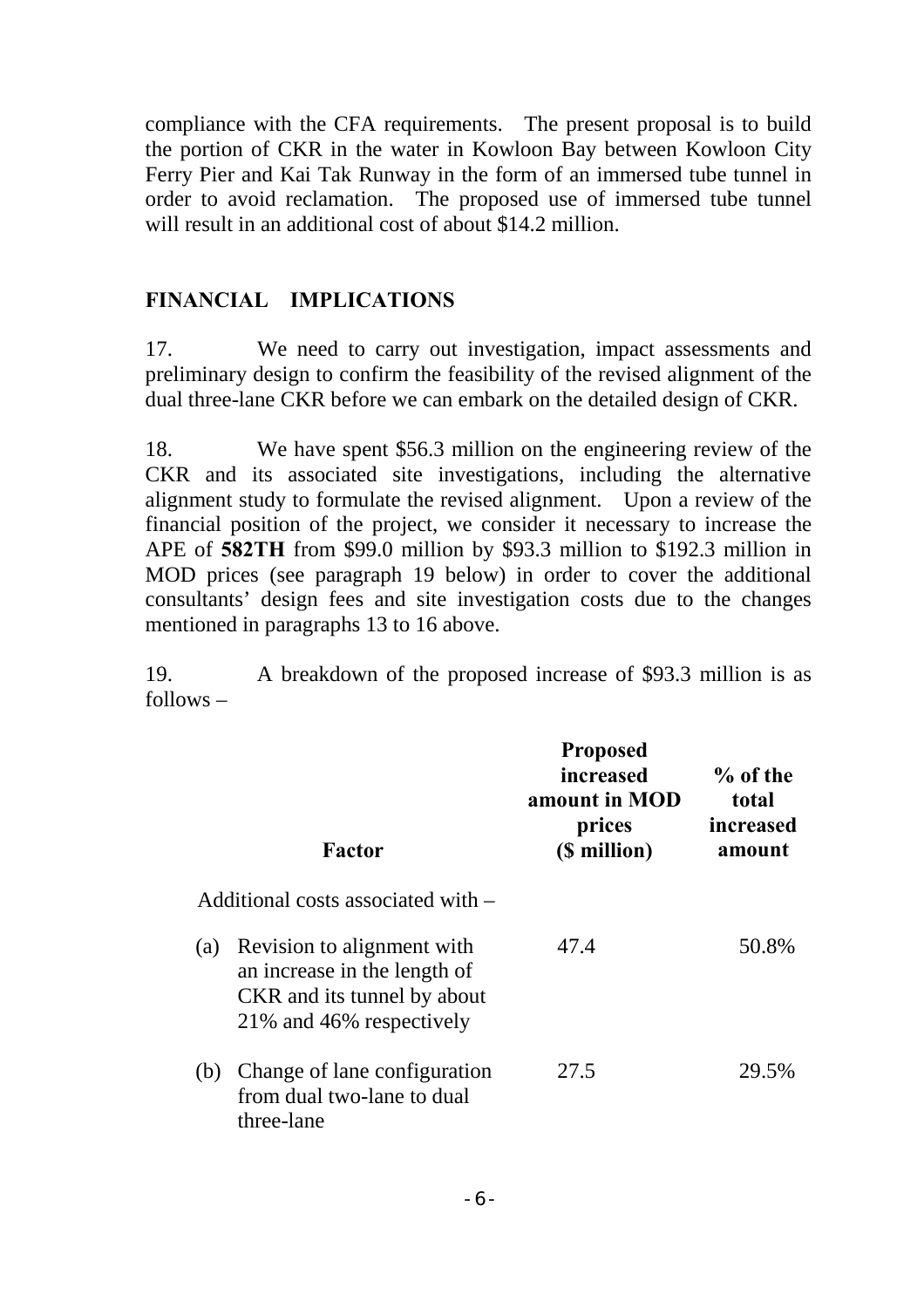|     | Factor                                                                             | <b>Proposed</b><br>increased<br>amount in MOD<br>prices<br>(\$ million) | $%$ of the<br>total<br>increased<br>amount |
|-----|------------------------------------------------------------------------------------|-------------------------------------------------------------------------|--------------------------------------------|
| (c) | Use of immersed tube tunnel<br>for the portion across the<br>waters of Kowloon Bay | 14.2                                                                    | 15.2%                                      |
| (d) | Adjustment of contingencies                                                        | $4.2^6$                                                                 | 4.5%                                       |
|     |                                                                                    | 93.3                                                                    | 10O C                                      |

A breakdown by man-months of the estimate for consultants' fees is at **Enclosure 2**.

20. We intend to first employ a consultant for the investigation, impact assessment and preliminary design and later employing another consultant for the detailed design work. We will employ these consultants on lump-sum bases, with provision for price fluctuation as the duration of the consultancies will exceed 12 months. These consultants will supervise the site investigation works under contracts to be awarded in the preliminary design and detailed design stages through a competitive tendering process.

21. The proposed design and site investigation works will not give rise to any recurrent expenditure.

### **PUBLIC CONSULTATION**

22. We informed the Legislative Council (LegCo) Panel on Transport in June 2001 of the revised alignment for CKR. We then consulted the Panel on the revised alignment and dual three-lane configuration of CKR on 26 April 2002. Members supported the revised alignment and dual three-lane configuration of CKR.

<span id="page-6-0"></span>The original contingencies in the APE are \$8.2 million. The increase of \$4.2 million is for a total of \$12.4 million allowed for the remaining works offset by the original contingencies.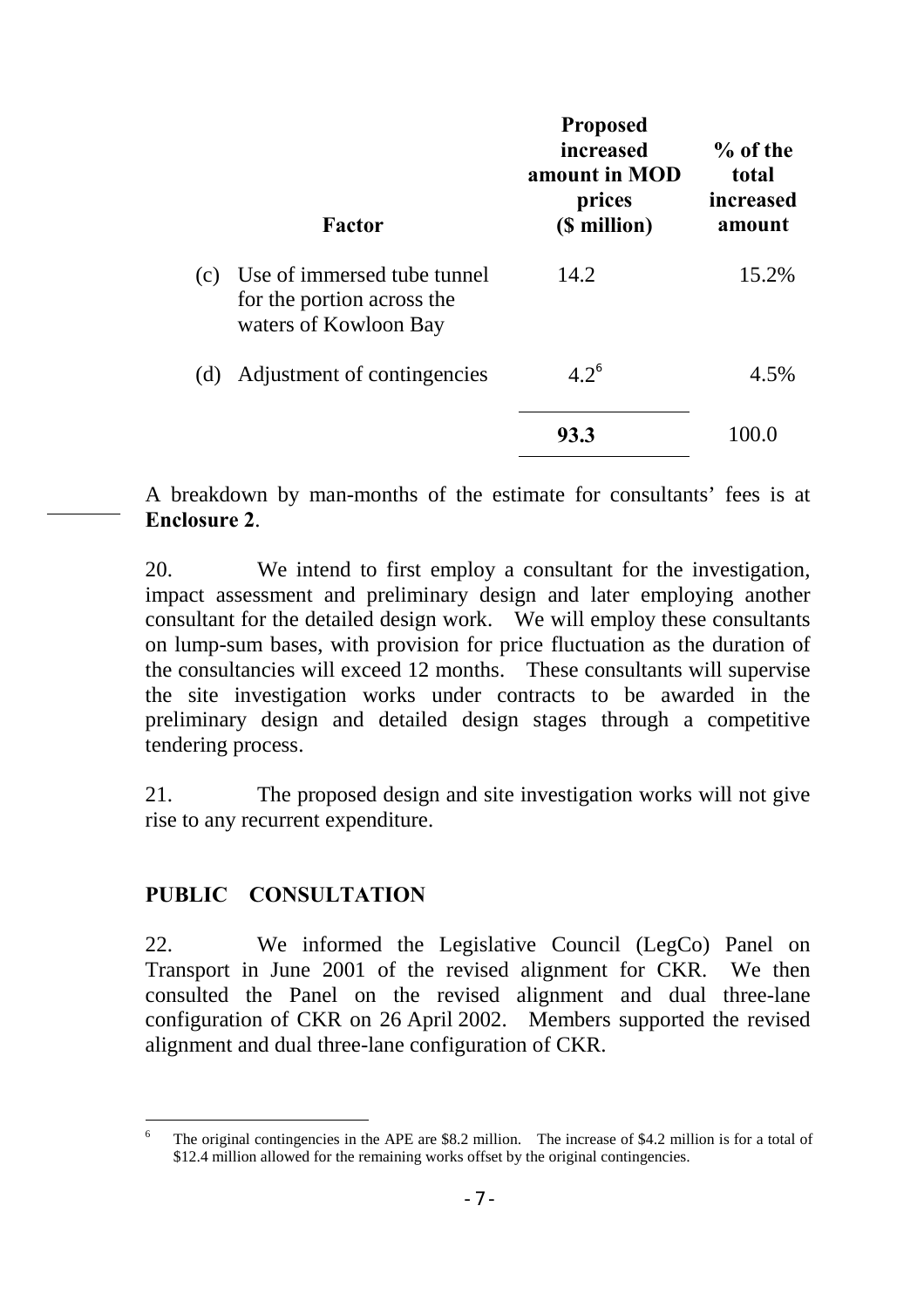<span id="page-7-0"></span>23. We consulted the Traffic and Transport Committees (T&TCs) of the Yau Tsim Mong District Council (DC), Kowloon City DC and Kwun Tong DC on 7 September, 28 September and 19 October 2006 on the revised alignment respectively. All three T&TCs supported the implementation of the CKR project.

### **ENVIRONMENTAL IMPLICATIONS**

24. CKR is a designated project under Schedule 2 of the Environmental Impact Assessment (EIA) Ordinance (Cap. 499). An environmental permit is required for the construction and operation of the project. We will carry out an EIA study and submit the EIA report to the Director of Environmental Protection for approval under the EIA Ordinance.

25. The proposed design work will not give rise to any adverse environmental implications. We will implement standard environmental pollution control measures to manage the environmental impacts of the associated site investigation works. The site investigation works will only generate a negligible amount of construction and demolition (C&D) materials. We will require the design consultants to fully consider measures to minimise the generation of C&D materials and to reuse/recycle C&D materials as much as possible in the future implementation of the CKR.

## **LAND ACQUISITION**

l

26. The proposed design and site investigation works do not require any land acquisition. However, land acquisition will be required for the construction of the CKR project. We will ascertain the details and scope of the land acquisition in the detailed design stage.

## **REPROVISIONING OF AFFECTED FACILITIES**

27. CKR will necessitate the reprovisioning of the affected governmentand institutional facilities<sup>7</sup> in Yau Ma Tei area. The

<sup>7</sup> The existing government and institutional buildings and facilities will be demolished to make way for CKR. These facilities include the Kowloon Government Offices, the Yau Mai Tei Multi-storey Carpark building, the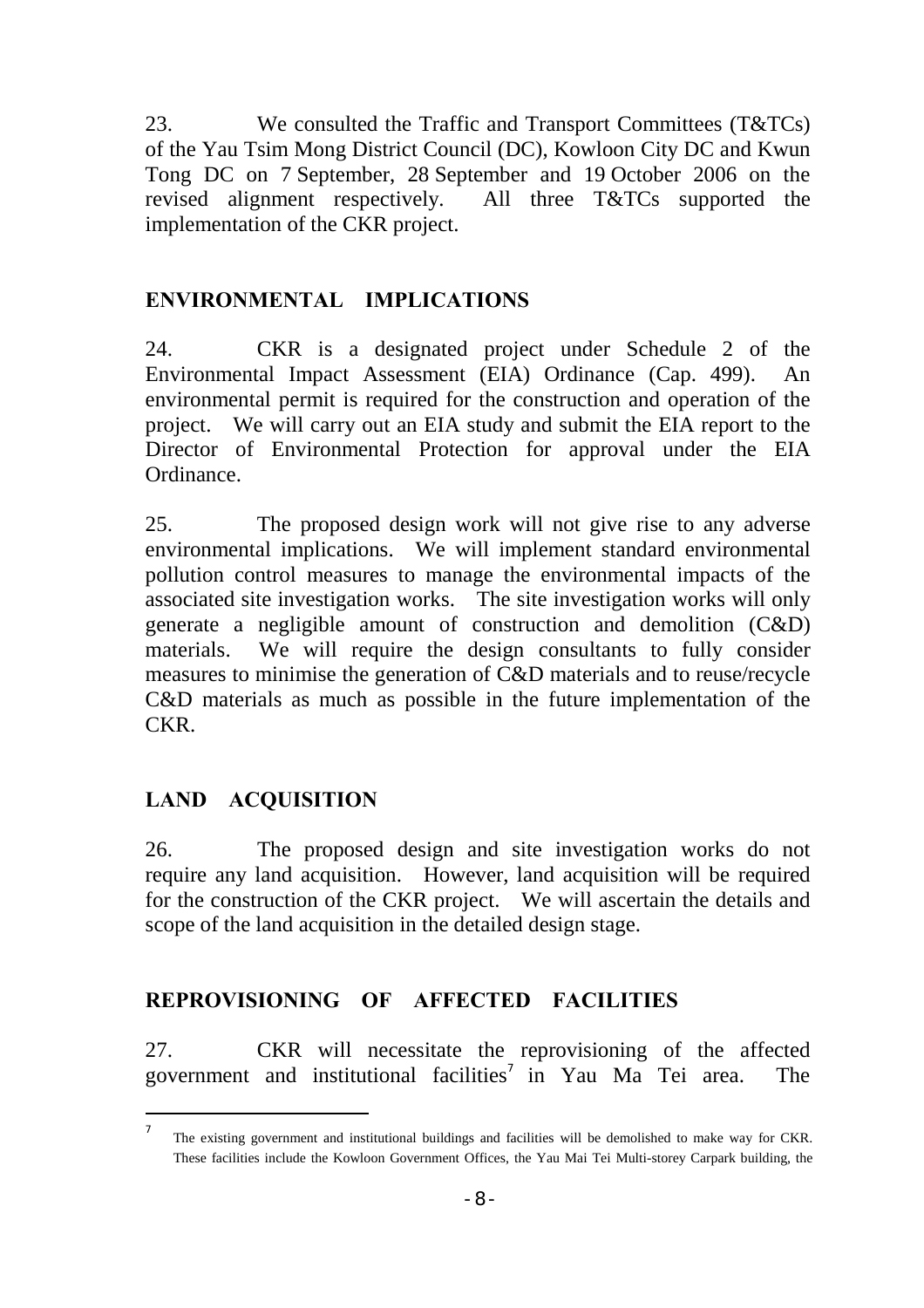arrangements for the reprovisioning works and their locations are at **Enclosures 3 and 4** respectively.

#### **THE WAY FORWARD**

28. We intend to submit the proposal to the Public Works Sub-Committee and Finance Committee of the Legislative Council on 19 December 2006 and 12 January 2007 respectively for the increase in APE. Subject to funding approval, we plan to start the investigation study in March 2007 for completion in September 2008. We will then start the detailed design for completion by 2011.

#### **IMPROVEMENT TO TUEN MUN ROAD**

#### **BACKGROUND**

29. We consulted Members on the reconstruction and improvement of Tuen Mun Road (TMR) on 23 April 2004 and 22 April 2005. We proposed to upgrade the expressway section of TMR to the prevailing expressway standard as far as practicable and implement short to medium term measures to improve the traffic conditions of TMR, including widening of the section of TMR at Tsing Tin Interchange from dual 2-lane to dual 3-lane.

#### **Widening of Town Centre Section**

30. Subsequently, we have further consulted Tuen Mun District Council (TMDC) on the proposals. Taking into account the views of the TMDC and evaluating different options for improving the traffic conditions of the TMR Town Centre Section (TMRTCS), we further propose to widen the TMRTCS. The works include –

(a) widening of about 1.5 km of TMRTCS from Yan Oi Town Square to Wong Chu Road from dual 2-lane to dual 3-lane **(Enclosure 5)**, including -

Yau Ma Tei Jockey Club Polyclinic and Specialist Clinic Extension and the Yau Ma Tei Police Station. Owing to the reduced car parking demand, the Yau Ma Tei Multi-storey Carpark does not need to be reprovisioned. We intend to commence the reprovisioning works in 2008 for completion in 2011.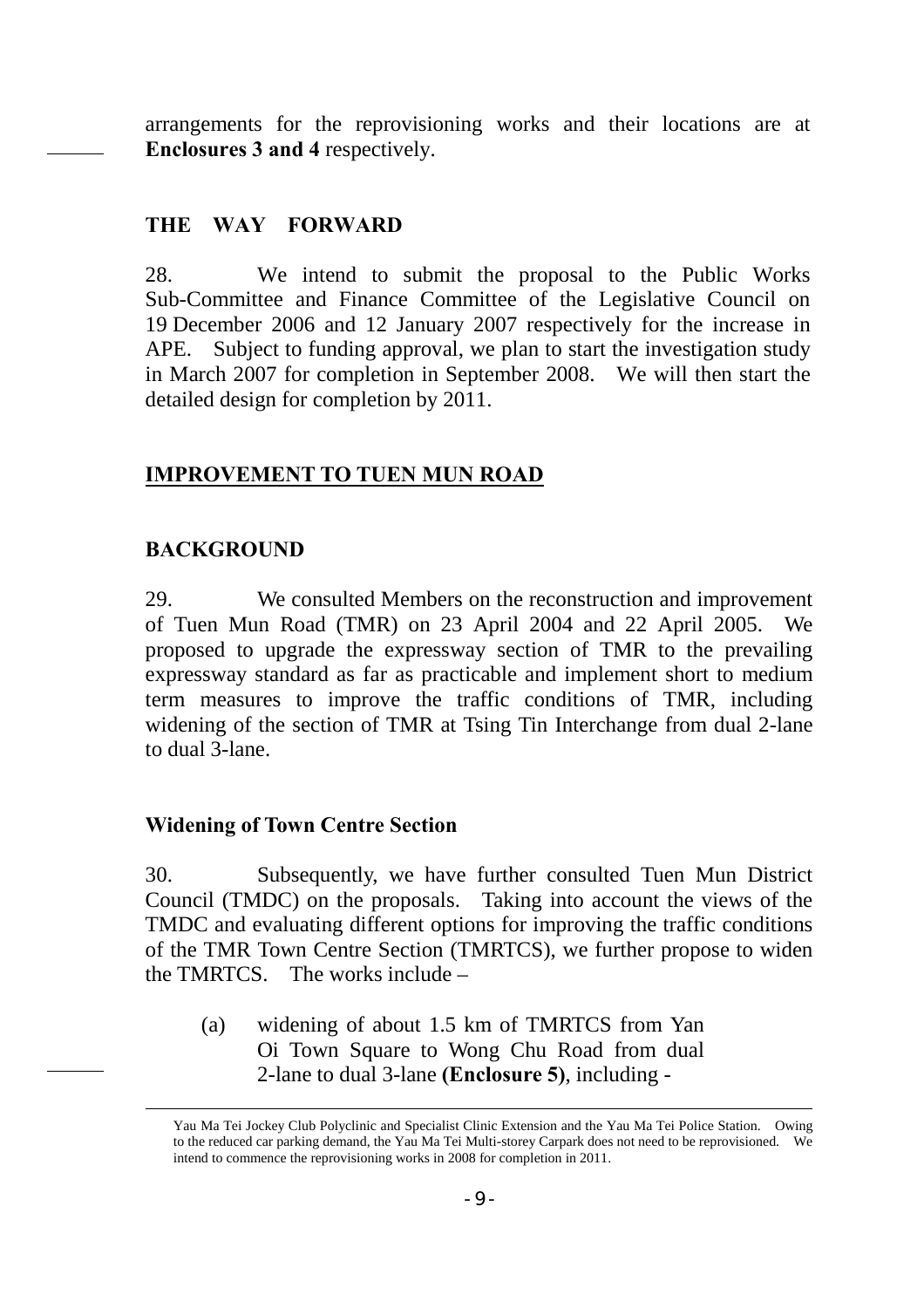(i) Wong Chu Road Section :

| Kowloon bound - | to provide a new       |
|-----------------|------------------------|
|                 | flyover extending from |
|                 | Tuen Hing Road,        |
|                 | running along Tsing    |
|                 | Hoi Circuit and        |
|                 | merging with TMR       |
|                 | Kowloon bound          |
|                 | carriageway near Sam   |
|                 | Shing Hui;             |

- Yuen Long bound to widen the carriageway from 2-lane to 3-lane; and
- (ii) Tuen Mun Town Plaza Section: to create an additional traffic lane in each direction by reducing the width of existing central median;
- (b) reprovisioning of four footbridges across the section of TMRTCS mentioned in (a) above; and
- (c) provision of associated environmental mitigation measures to be identified by the Environmental Impact Assessment.

31. The proposed widening of the TMRTCS could effectively increase the capacity of the section. The projected v/c ratios with and without the proposed widening are set out below –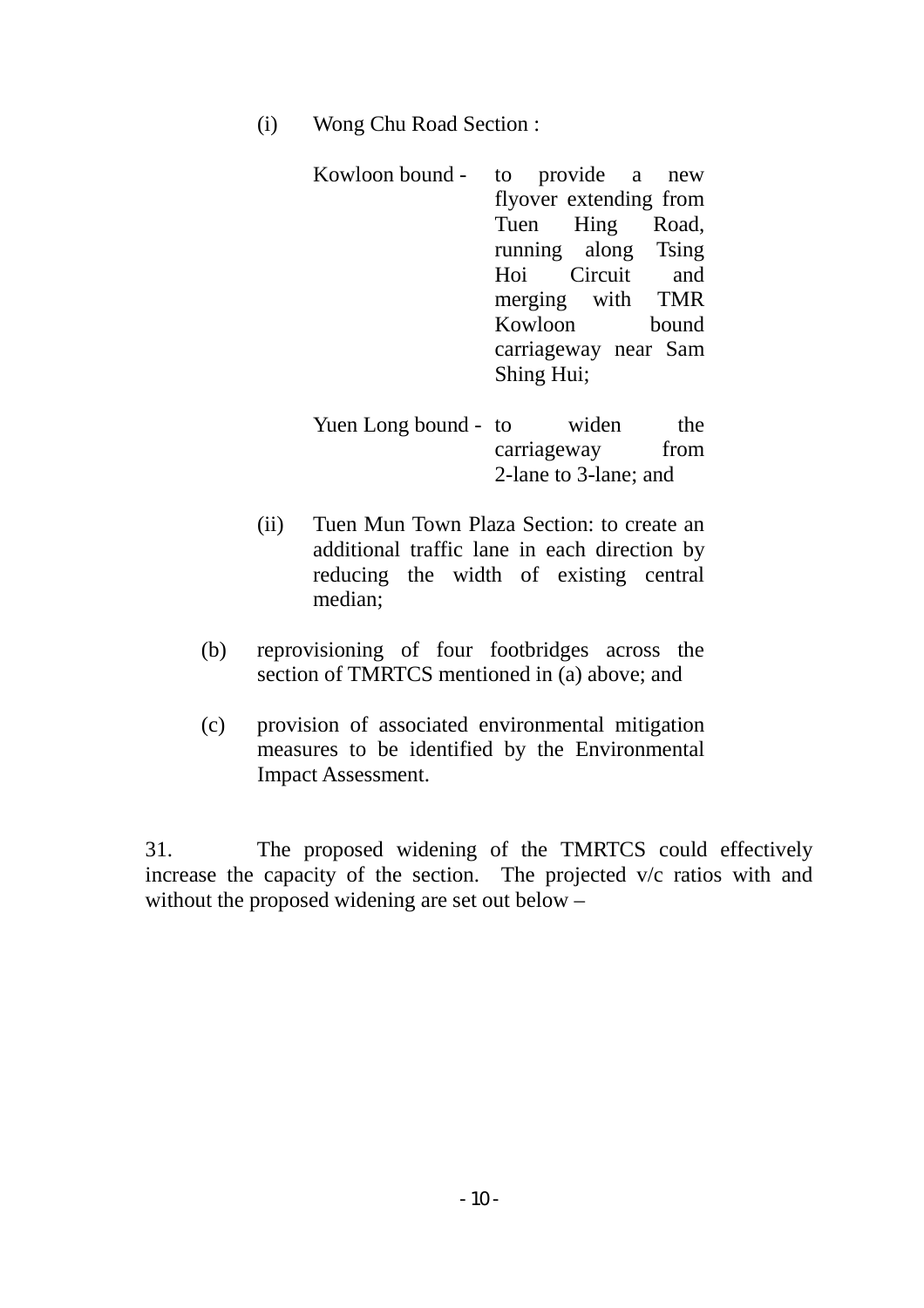|                                 |                  | 2016 V/C Ratio <sup>8</sup>                   |                                     |  |
|---------------------------------|------------------|-----------------------------------------------|-------------------------------------|--|
| <b>Road section</b>             | <b>Direction</b> | <b>Without</b><br><b>Proposed</b><br>Widening | With<br><b>Proposed</b><br>Widening |  |
| Pui To Road –<br>Tuen Hing Road | Kowloon bound    | 1.2                                           | 0.8                                 |  |
|                                 | Yuen Long bound  | 1.2                                           | 0.8                                 |  |
| Tuen Hing<br>$Road - Wong$      | Kowloon bound    | 1.3                                           | 0.9                                 |  |
| Chu Road                        | Yuen Long bound  | 1.2                                           | 0.9                                 |  |

#### **Long Term Planning – Northwest New Territories Traffic and Infrastructure Review**

32. As reported to Members on 22 April 2005, the Northwest New Territories Traffic and Infrastructure Review concluded that with the existing and committed road networks, together with necessary improvement measures, we would be able to cope with traffic (including those to be generated from HK-SWC and the Hong Kong–Zhuhai–Macao Bridge) up to at least 2016. The road network could in general cope with the traffic demands and would operate within manageable levels such that no new major highway infrastructure projects will be required. To ensure that the new transport infrastructure beyond 2016 will be provided in a timely manner, we have been conducting further investigation and engineering feasibility studies on the proposed road projects as necessary, including the Tuen Mun Eastern Bypass, the Tuen Mun Western Bypass and Tuen Mun –Chek Lap Kok Link, and will soon commence the studies of the proposed Tsing Yi- Lantau Link. The objective was to get the necessary advance work done as much as possible at the present stage so that, when the implementation programme for the various planned developments in the region becomes clearer, construction can start in a timely manner.

#### **WAY FORWARD**

 $\overline{a}$ 

33. In addition to the short term improvement measures for

<span id="page-10-0"></span><sup>8</sup> A v/c ratio is normally used to reflect traffic situation during peak hours. A v/c ratio below 1 is considered acceptable. A v/c ratio above 1.0 indicates the onset of mild congestion and a v/c ratio between 1.0 and 1.2 would indicate a manageable degree of congestion. A v/c ratio above 1.2 indicates the onset of more serious congestion.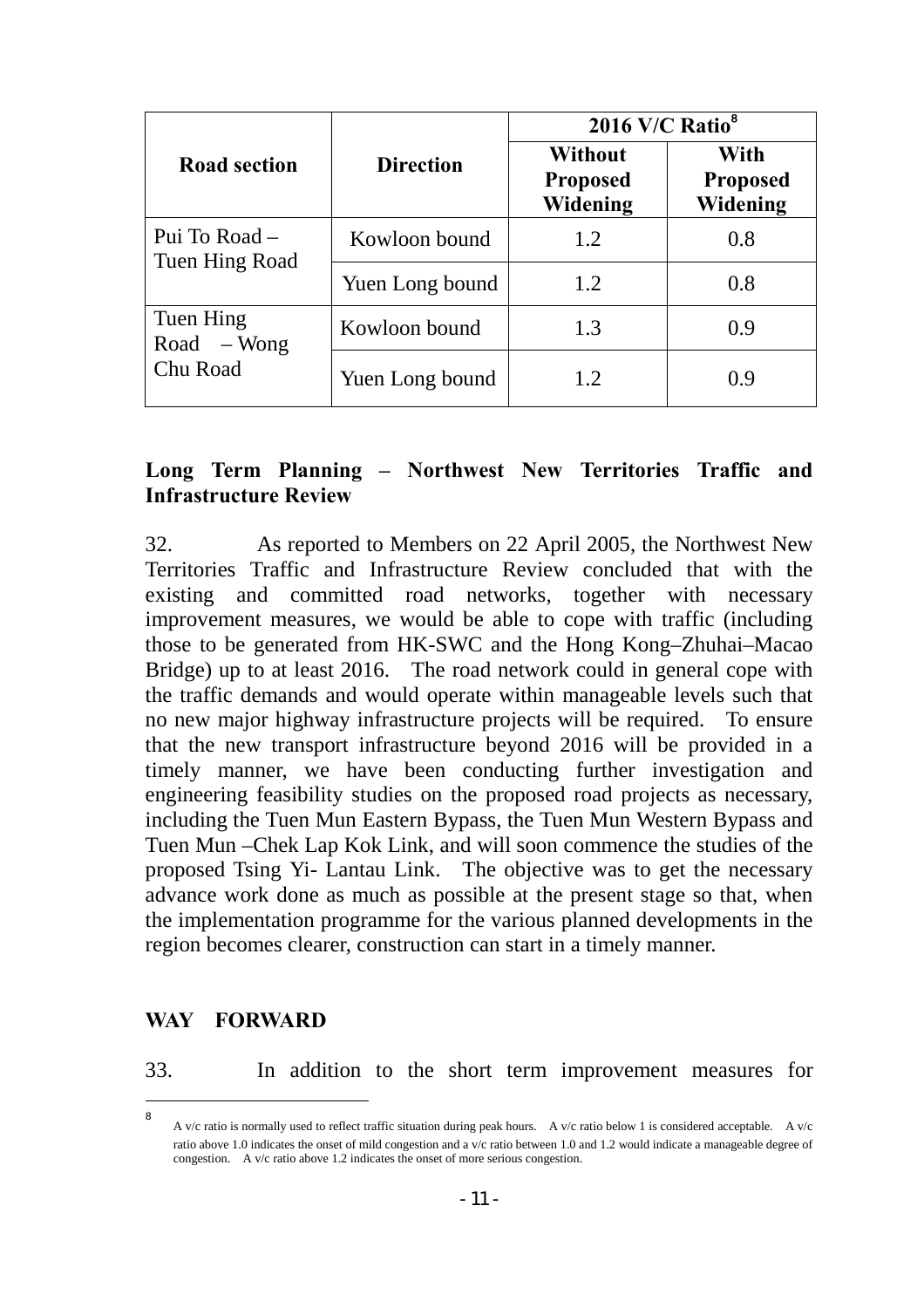improvingthe traffic conditions of TMR<sup>8</sup> which have already been implemented, we would proceed to take forward the following three projects to further improve the overall operation of the TMR –

- (a) widening of the section at Tsing Tin Interchange from a dual 2-lane to dual 3-lane carriageway;
- (b) widening of the TCS from Yan Oi Town Square to Wong Chu Road from a dual 2-lane to dual 3-lane carriageway; and
- (c) reconstructing and improving of the expressway section to meet the prevailing expressway standard, including the provision of full-width hard shoulder, as far as practicable.

34. We shall consult Members again when individual projects are ready for funding application. Subject to the satisfactory passage of the necessary statutory procedures, we plan to commence the construction works at Tsing Tin Interchange in 2007 for completion by 2009; commence the construction works at the TCS in 2008 for completion by 2010; and commence the construction works at the expressway section in stages in 2008 for staged completion by 2012.

# **ADVICE SOUGHT**

35. Members are invited to comment on this paper.

Environment, Transport and Works Bureau November 2006

l

<span id="page-11-0"></span><sup>8</sup> The short term measures include:

<sup>(</sup>a) lengthening of bus bay on TMR southbound near Tseng Choi Street;

<sup>(</sup>b) lengthening and improving road markings of the merging lane from Tuen Hi Road into TMR TCS; and

<sup>(</sup>c) modification of some directional signs to encourage and facilitate motorists from Tuen Mun New Town to use parallel routes in lieu of TMR TCS for their journeys to urban area.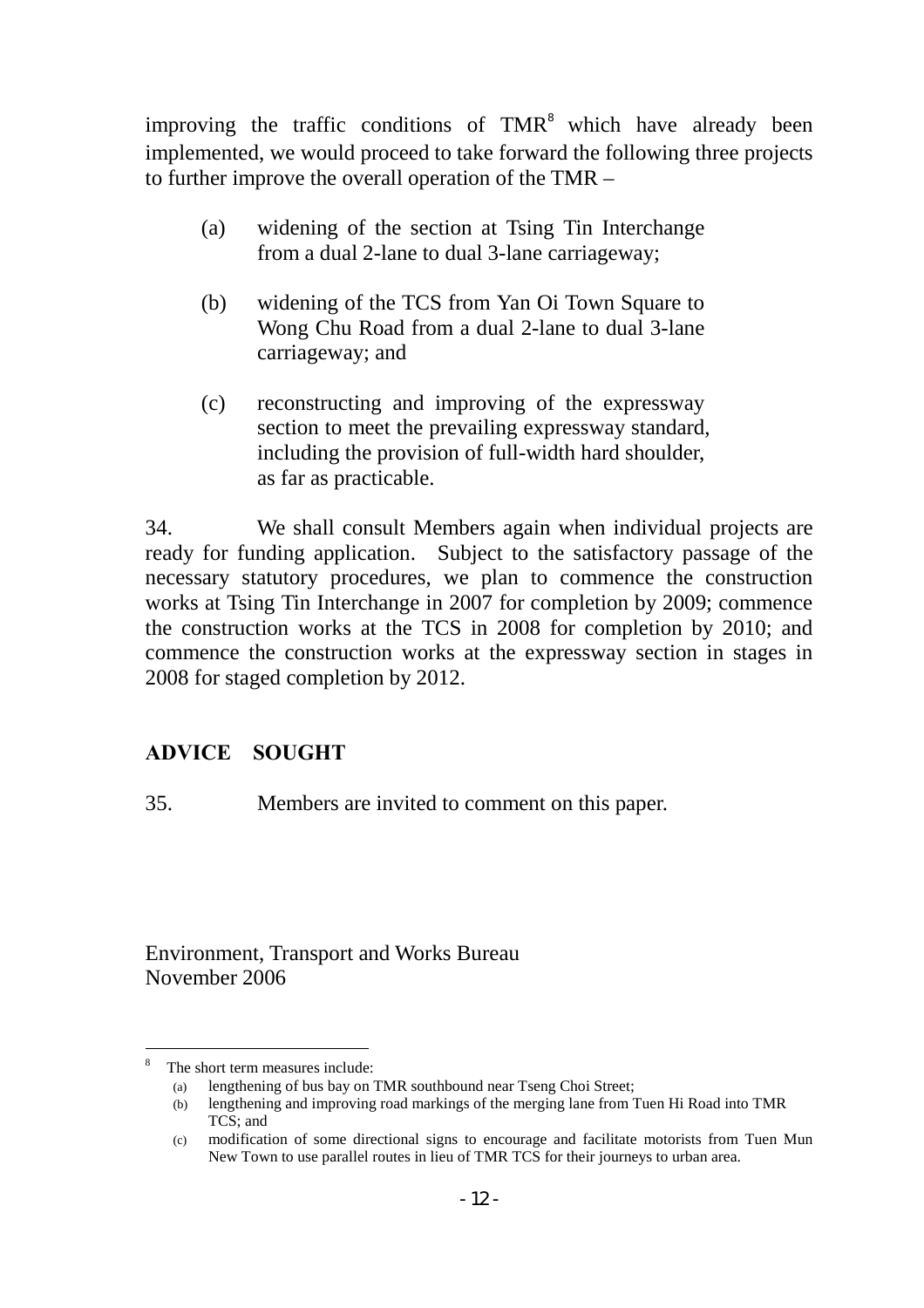

A3 420 x 297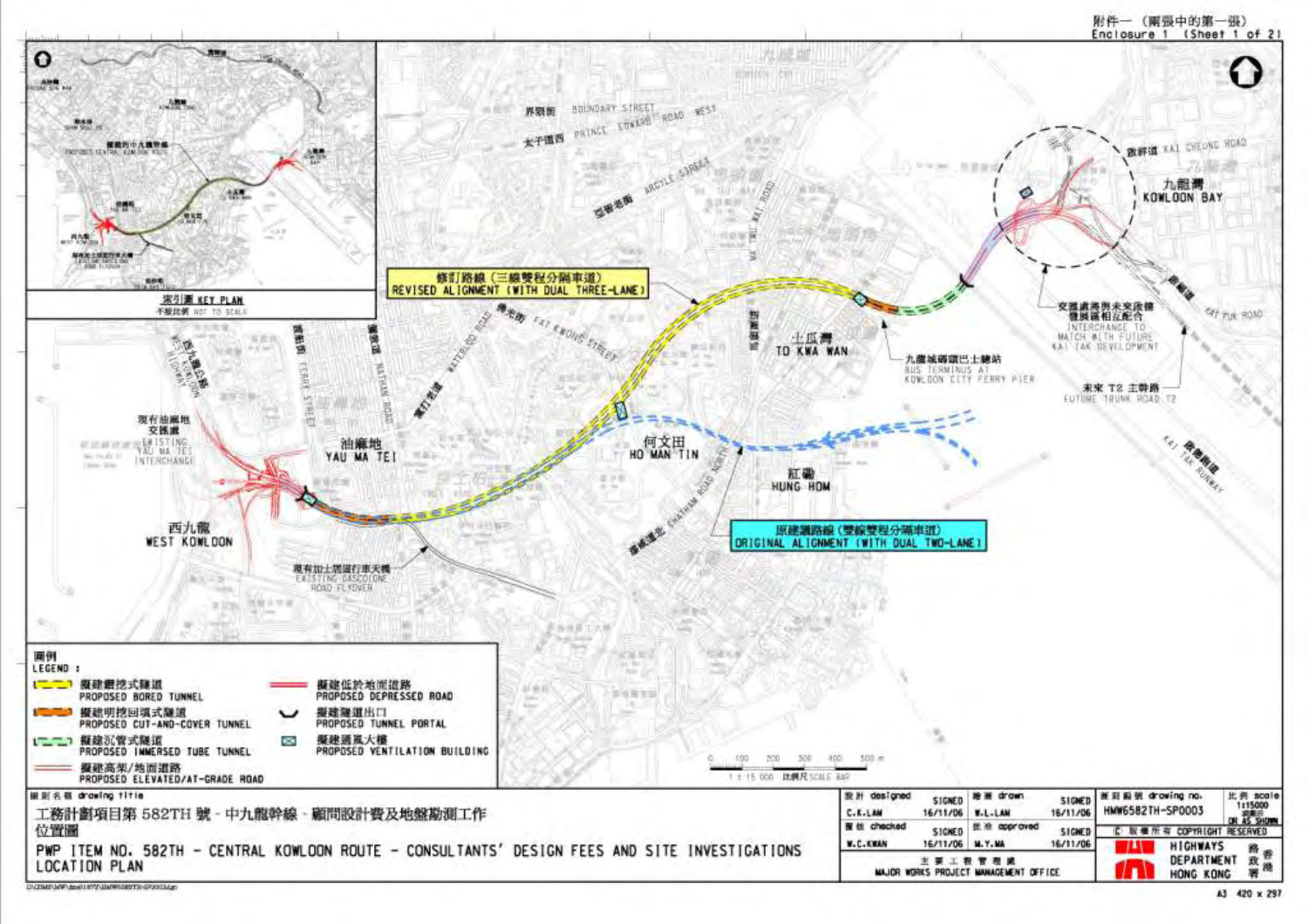

C:\CDMS\MW\dms01872\HMW6582TH-SP0004.dgn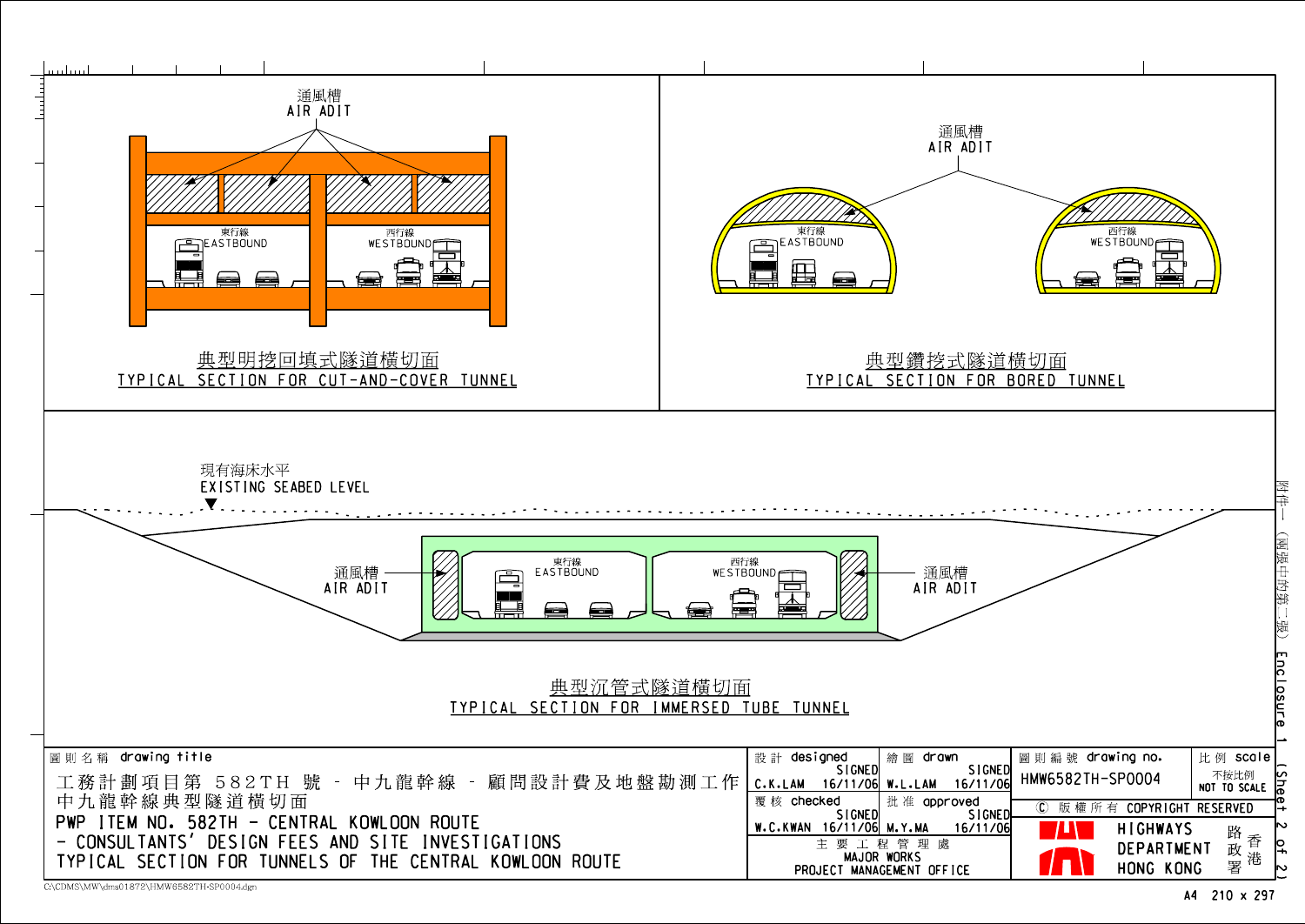### <span id="page-14-0"></span>**582TH – Central Kowloon Route – consultants' design and site investigations**

#### **Breakdown of estimate for remaining consultants' fees (in MOD prices)**

|        |                                       |              |                  | Average    |                                |                  |
|--------|---------------------------------------|--------------|------------------|------------|--------------------------------|------------------|
|        |                                       |              | <b>Estimated</b> | <b>MPS</b> |                                | <b>Estimated</b> |
|        |                                       |              | man-             | salary     | <b>Multiplier</b>              | fee              |
|        | Consultants' staff costs              |              | months           | point      | (Note 1)                       | (Smillion)       |
| (a)    | Investigation, impact                 | Professional | 100              | 38         | 2.0                            | 10.9             |
|        | assessments and<br>preliminary design | Technical    | 160              | 14         | 2.0                            | 5.8              |
|        | (b) Detailed design                   | Professional | 300              | 38         | 2.0                            | 32.6             |
|        |                                       | Technical    | 500              | 14         | 2.0                            | 18.0             |
| (C)    | Preparation of tender                 | Professional | 25               | 38         | 2.0                            | 2.7              |
|        | document                              | Technical    | 60               | 14         | 2.0                            | 2.2              |
|        | (d) Supervision of site               | Professional | 30               | 38         | 1.6                            | 2.6              |
|        | investigations                        | Technical    | 60               | 14         | 1.6                            | 1.7              |
|        |                                       |              |                  |            | Total consultants' staff costs | 76.5             |
|        | Out-of-pocket expenses (Note 2)       |              |                  |            |                                |                  |
|        | Site investigations                   |              |                  |            |                                | 47.1             |
| $\ast$ |                                       |              |                  |            | Total                          | 123.6            |

 $PS = Master Pay Scale$ 

#### **Notes:**

- 1. A multiplier of 2.0 is applied to the average Master Pay Scale (MPS) point to arrive at the full staff costs including the consultants' overheads and profit, as the staff will be employed in the consultant's offices (as at 1 January 2006, MPS pt.  $38 = $54,255$  per month, and MPS pt.  $14 =$ \$18,010 per month). A multiplier of 1.6 is applied in the case of site staff supplied by the consultants.
- 2. Out-of-pocket expenses are the actual costs incurred. The consultants are not entitled to any additional payment for overheads or profit in respect of these items.
- 3. The figures given above are based on estimates prepared by the Director of Highways. We will know the actual man-months and actual fees only when we have selected the consultants through the usual competitive lump-sum fee bid system.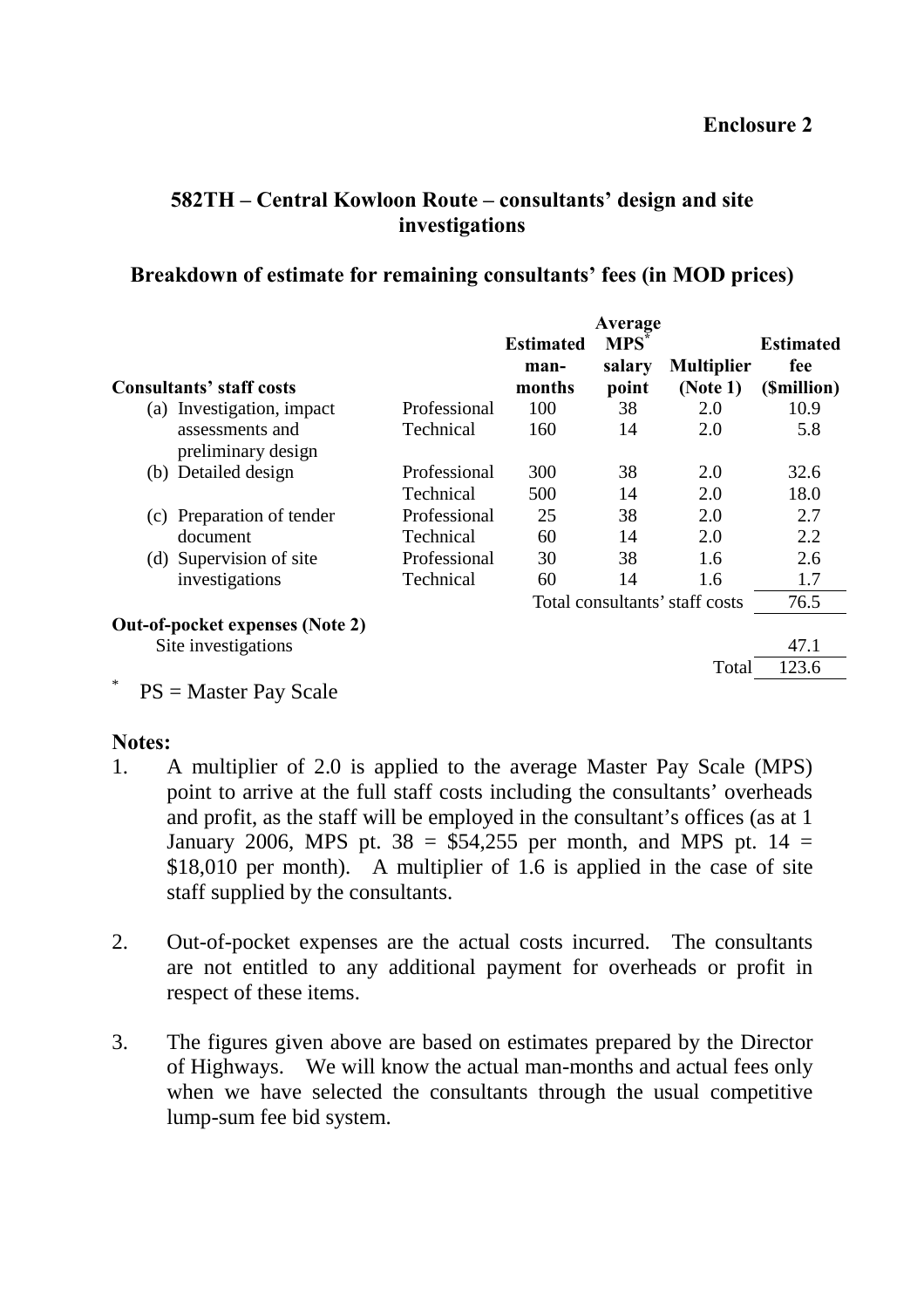## **Reprovisioning Arrangements for Government and Institutional Facilities affected by CKR project**

Government and institutional (G&I) facilities undertaken by Director of Architectural Services under separate projects

| <b>Affected Buildings/Facilities</b>                                           | <b>Proposed Reprovisioning Works</b>                        |
|--------------------------------------------------------------------------------|-------------------------------------------------------------|
| Yau Ma Tei Jockey Club<br>Polyclinic*                                          |                                                             |
| a) Department of Health facilities                                             | <b>West Kowloon Government Offices</b><br>$(WKGO)$ (Site A) |
| b) Hospital Authority facilities                                               | A new building in Queen Elizabeth<br>Hospital               |
| Yau Ma Tei Specialist Clinic<br>Extension                                      |                                                             |
| a) Department of Health facilities                                             | WKGO (Site A)                                               |
| b) Hospital Authority facilities                                               | A new building in Queen Elizabeth<br>Hospital               |
| <b>Kowloon Government Offices</b>                                              | WKGO (Site A)                                               |
| Yau Ma Tei Police Station**                                                    | New police station (Site B)                                 |
| Yau Ma Tei Multi-storey Car Park<br>Building and Yau Ma Tei Public<br>Library: |                                                             |
| a) Carparks                                                                    | Reprovisioning not needed                                   |
| b) Library $\&$ offices                                                        | WKGO (Site A)                                               |

\* We will investigate the feasibility of retaining Yau Ma Tei Jockey Club Polyclinic.

\*\* The Yau Ma Tei Police Station was built in 1922 and is a Grade III historical building. We will only demolish the non-historical Annex to the Police Station. We intend to take down the affected portion of the original Police Station and restore it after the construction of the tunnel.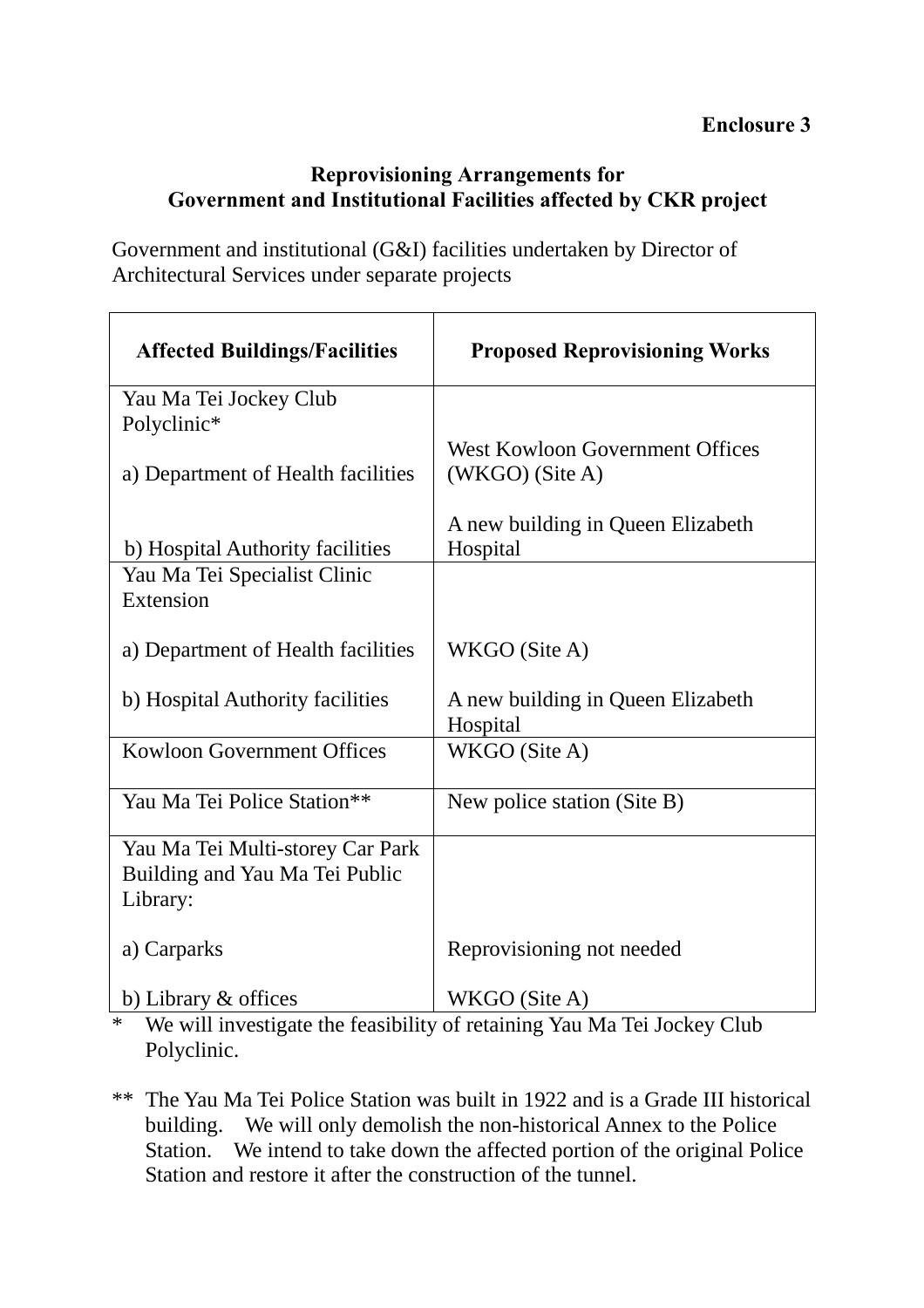| <b>Affected Buildings/Facilities</b> | <b>Proposed Reprovisioning Works</b>  |
|--------------------------------------|---------------------------------------|
| Post Office Counter portion in       | Temporary reprovisioning and          |
| Kowloon Government Offices           | subsequent reinstatement in the       |
|                                      | vicinity                              |
| Yau Ma Tei Jade Hawker               | Temporary reprovisioning in Man       |
| <b>Bazaar</b>                        | Cheong Street (Site C) and            |
|                                      | subsequent reinstatement              |
| Kansu Street Hawker Bazaar           | Temporary reprovisioning in the       |
|                                      | vicinity and subsequent               |
|                                      | reinstatement                         |
|                                      |                                       |
| Other Food and Environmental         | Temporary reprovisioning in the       |
| <b>Hygiene Department facilities</b> | vicinity and subsequent               |
| (including refuse collection)        | reinstatement (to be carried out with |
| point and public toilet)             | the CKR tunnel works)                 |
|                                      |                                       |

Minor G&I facilities to be included in the CKR project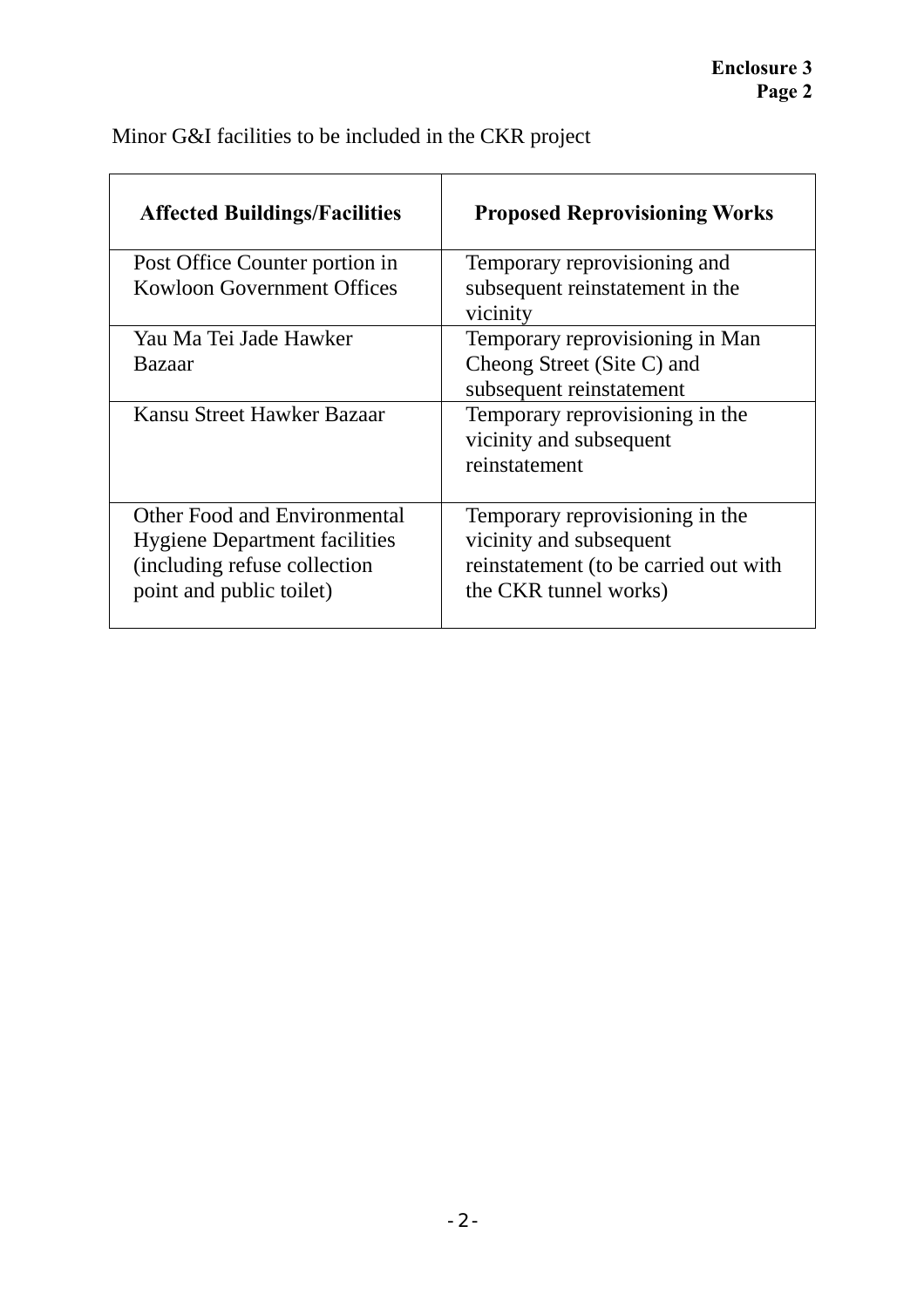